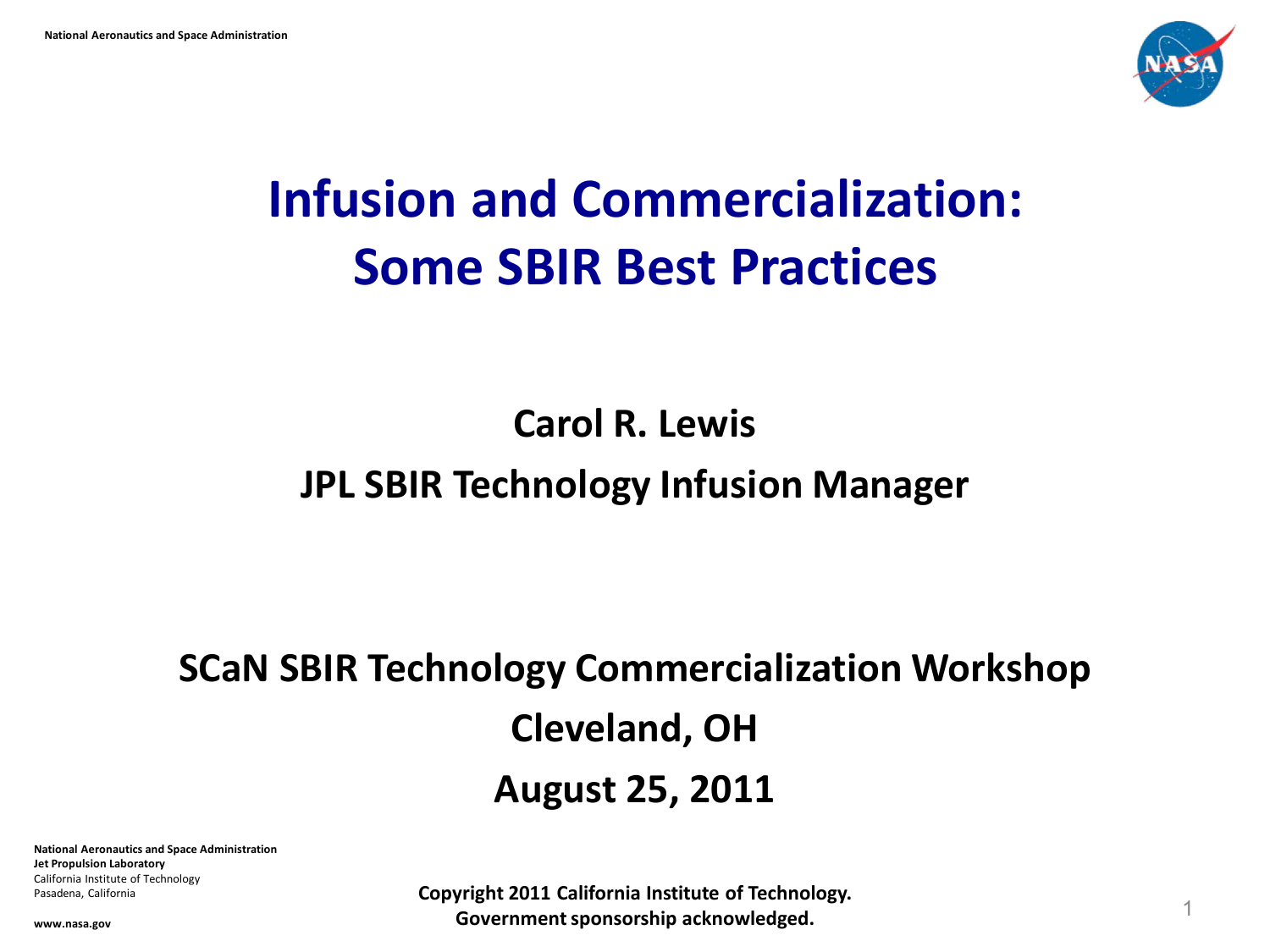

### **Measuring SBIR Infusion Success**

- Technology is directly picked up by a flight project, mission or instrument – This is the ultimate prize, but not the only one.
- Technology is targeted for further specific development, under an advanced technology program which a flight project, mission or instrument supports.
- Technology significantly benefits direction of overall portfolio (is used in the "trade space").
- Small business either (a) sells their technology to a larger company, or (b) is bought out by a larger company, which in turn incorporates the technology into one of their product lines and/or uses it on a flight program.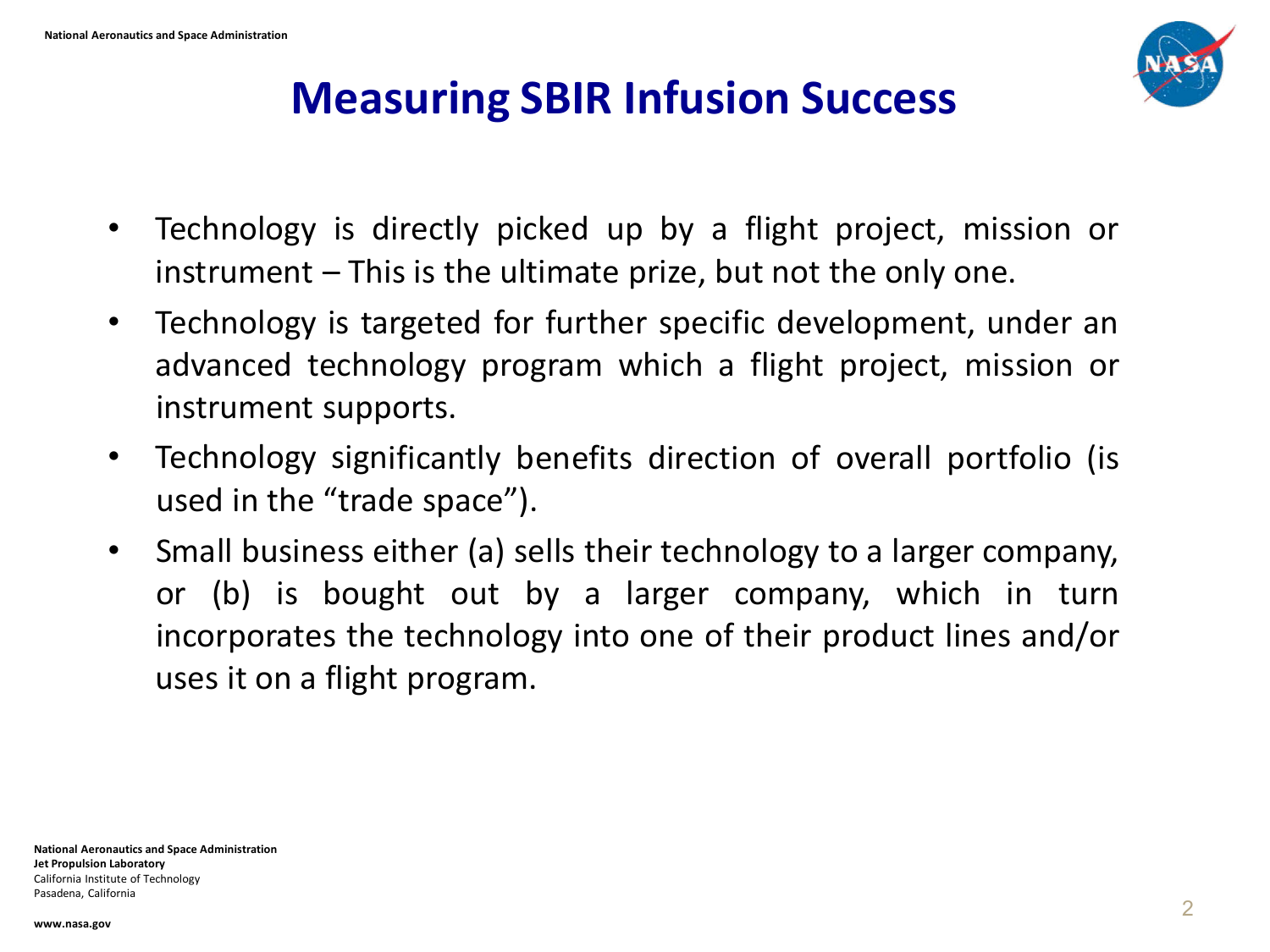

### **(1/3) What's Working in Technology Infusion and Commercialization**

- Focusing on technologies that have clear **economic and/or risk reduction impact.** 
	- e. g. Significant savings in design time/effort, mass, volume, power, integration costs, etc.
- Emphasizing technical areas where **other funding sources are lacking.**
- Publicizing SBIR solicitation at relevant technical conferences. Includes technical/engineering staff and project/mission people **encouraging their small business contacts to propose.**
- **Publicizing SBIR successes**, so that program and project managers can see concrete examples of the benefits.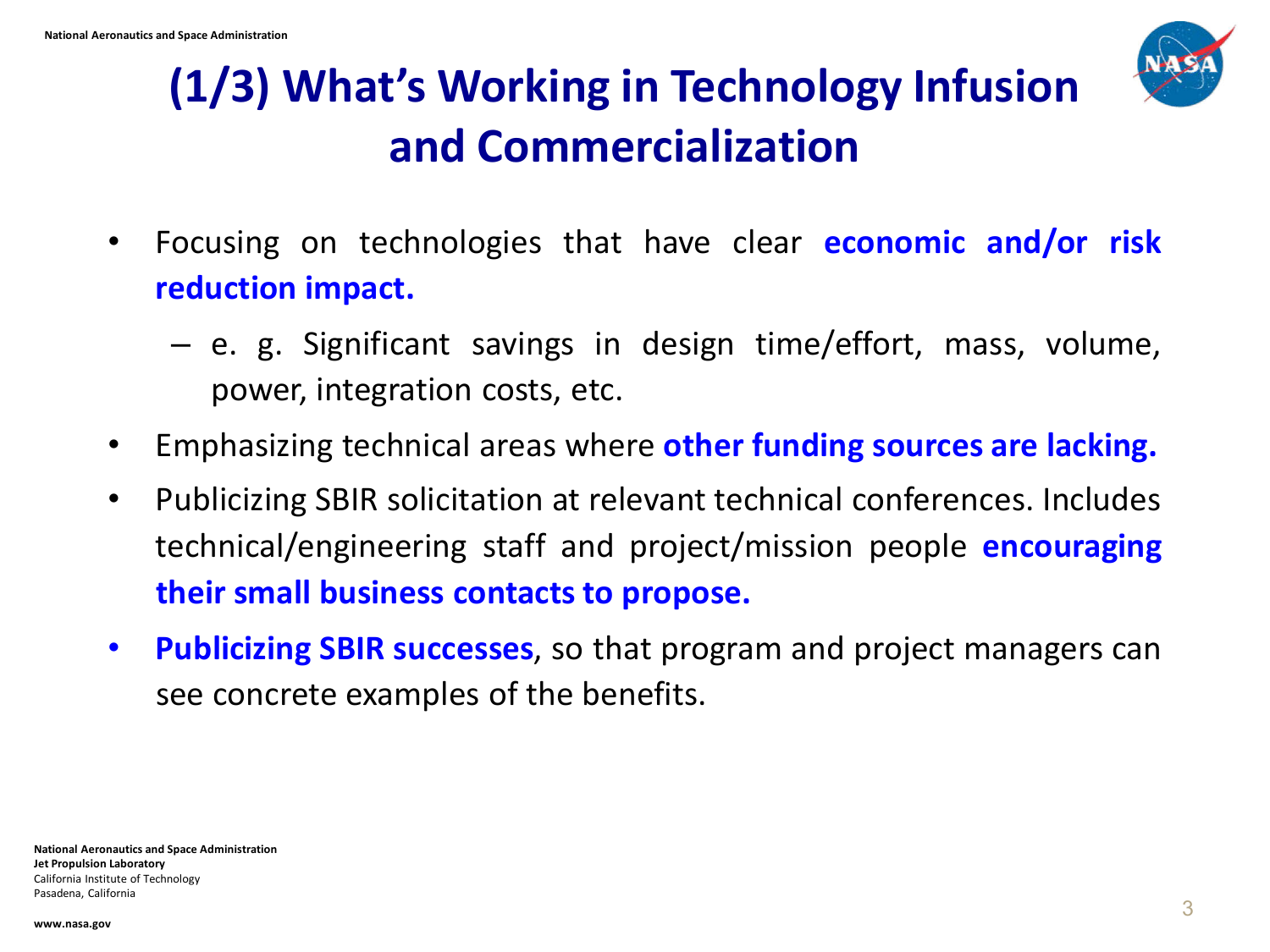

### **(2/3) What's Working in Technology Infusion and Commercialization**

### • **Technical Monitors or COTRs** who:

- Make your company aware of agency technology requirements (and changes to these requirements) and **effectively "champion" the technology** to agency programs and projects.
- **Communicate consistently** with your company and help it stay on track towards agency applications.
- Successful infusion often requires **specialized knowledge** of how the relevant technology dovetails with specific mission needs.
- Encourage your company to take a **proactive role** in finding post Phase II funding and customers (see next page).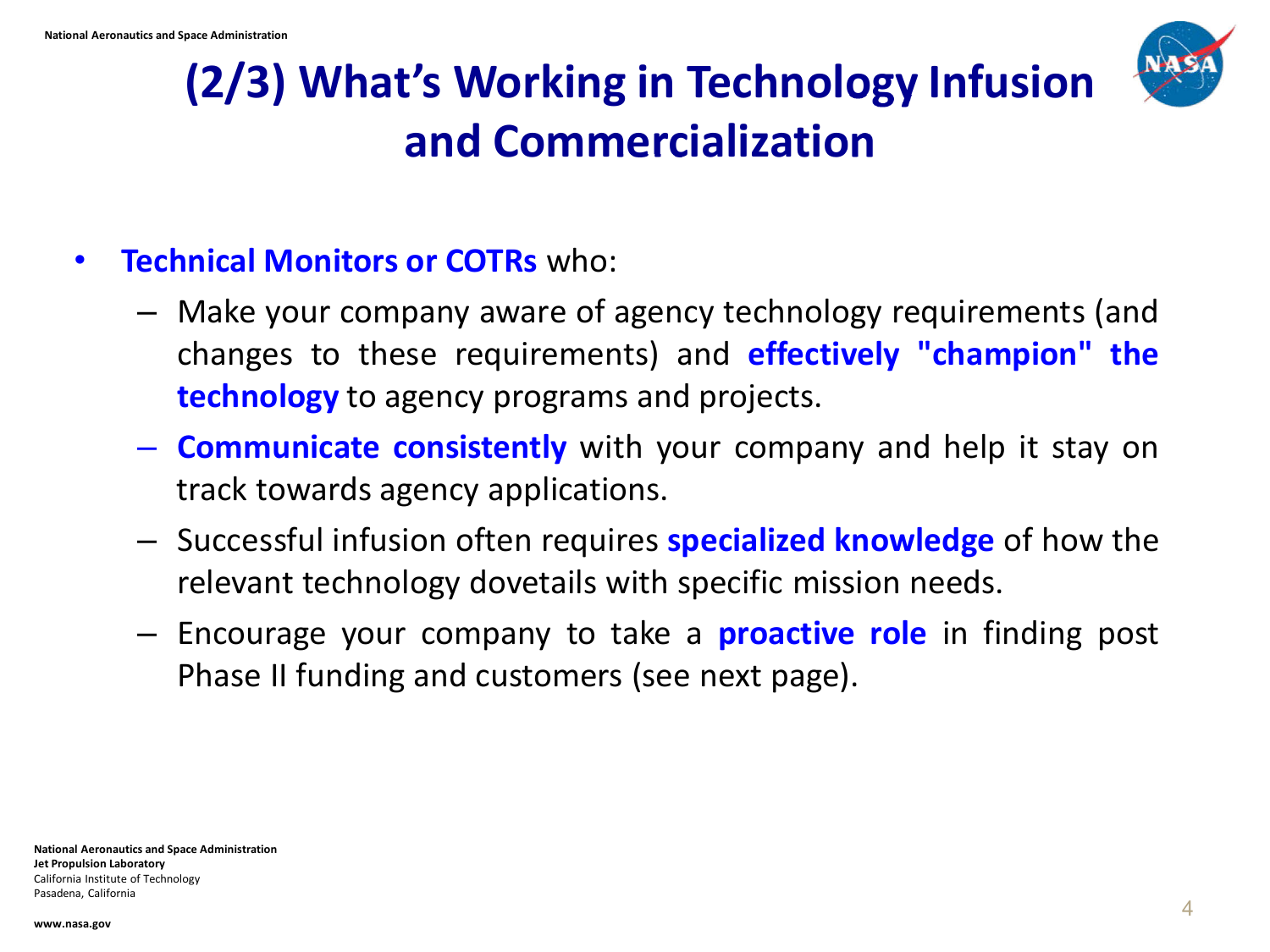

### **(3/3) What's Working in Technology Infusion and Commercialization**

- Your company has **realistically assessed prospective agency applications,** including specific projects, instruments or advanced technology programs - and confirmed these interests via direct communication and contacts (not just via reading documents or websites).
- Your company has **a realistic, well thought out, clearly defined plan – preferably in writing - and mechanism to proceed beyond Phase II**, either via internal funding, non-SBIR government agency funds, angel investments, venture capital, other private capital (such as a prime's IR&D), teaming with a larger organization, or a combination.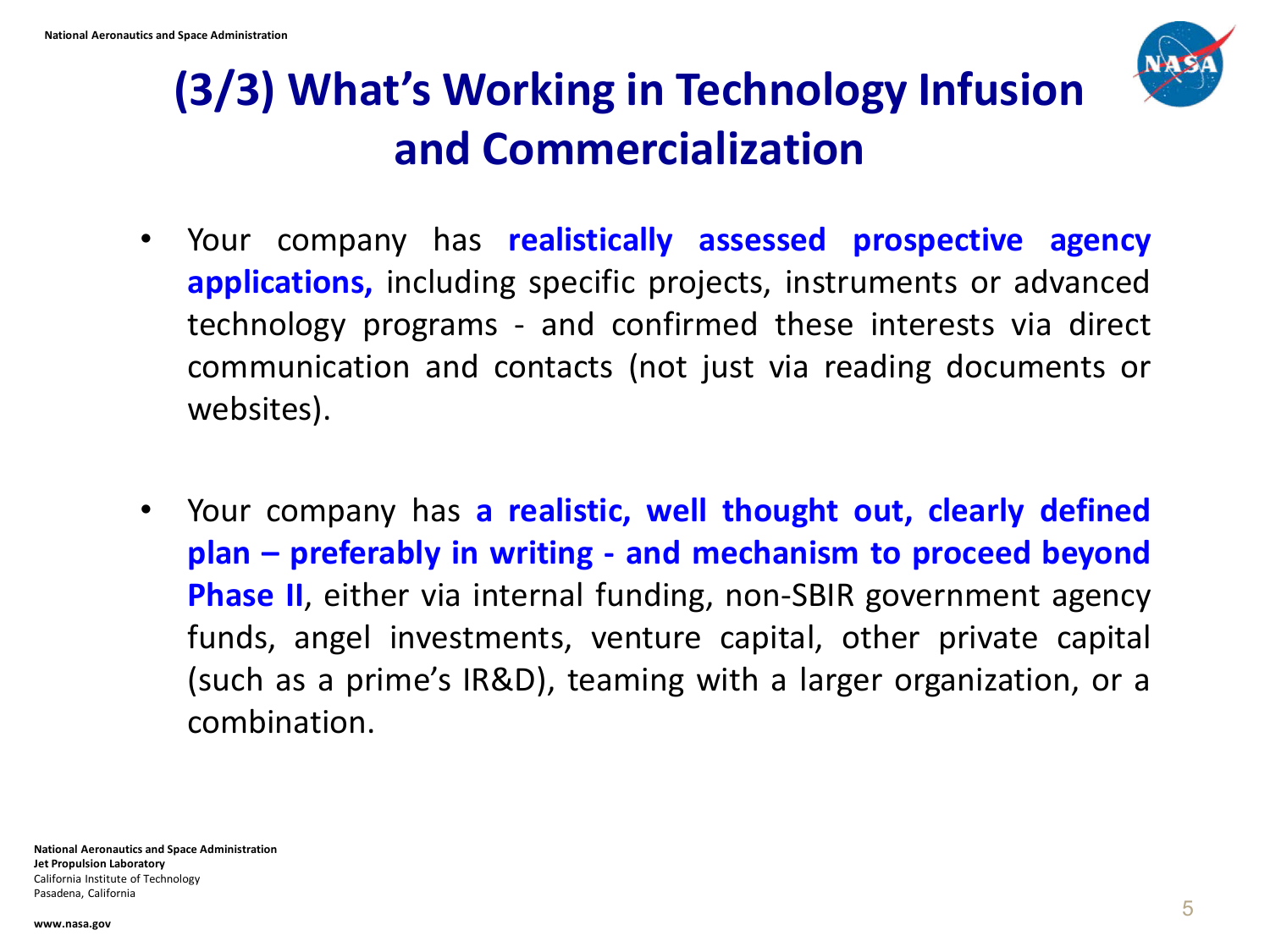### **Infusion Funding and Commercialization Funding**



- If a particular technology has only government applications, that is fine….if other technologies your company is developing do have commercial applications.
- **Broad overall customer/product base needed for long term company success.**
- Angel investors, private investment or early VC funding that supports commercialization can often be same funding that supports DoD product development.
- DoD wants to buy products, not technology, to insert into DoD acquisition process.
- VCs fund product development, but not R&D. VCs consider it the government's responsibility to fund R&D.
- For NASA, this is more difficult to dovetail, since NASA niche needs are often not the same as company commercial needs.
- **NASA needs are more likely to be met if they can be engineered to overlap significantly with commercial or DoD needs** – good business strategy for your company. Also allows leverage of DoD transition funds.
- But if a NASA need is truly unique, often the only realistic option is for NASA to fund post Phase II.

**National Aeronautics and Space Administration Jet Propulsion Laboratory** California Institute of Technology Pasadena, California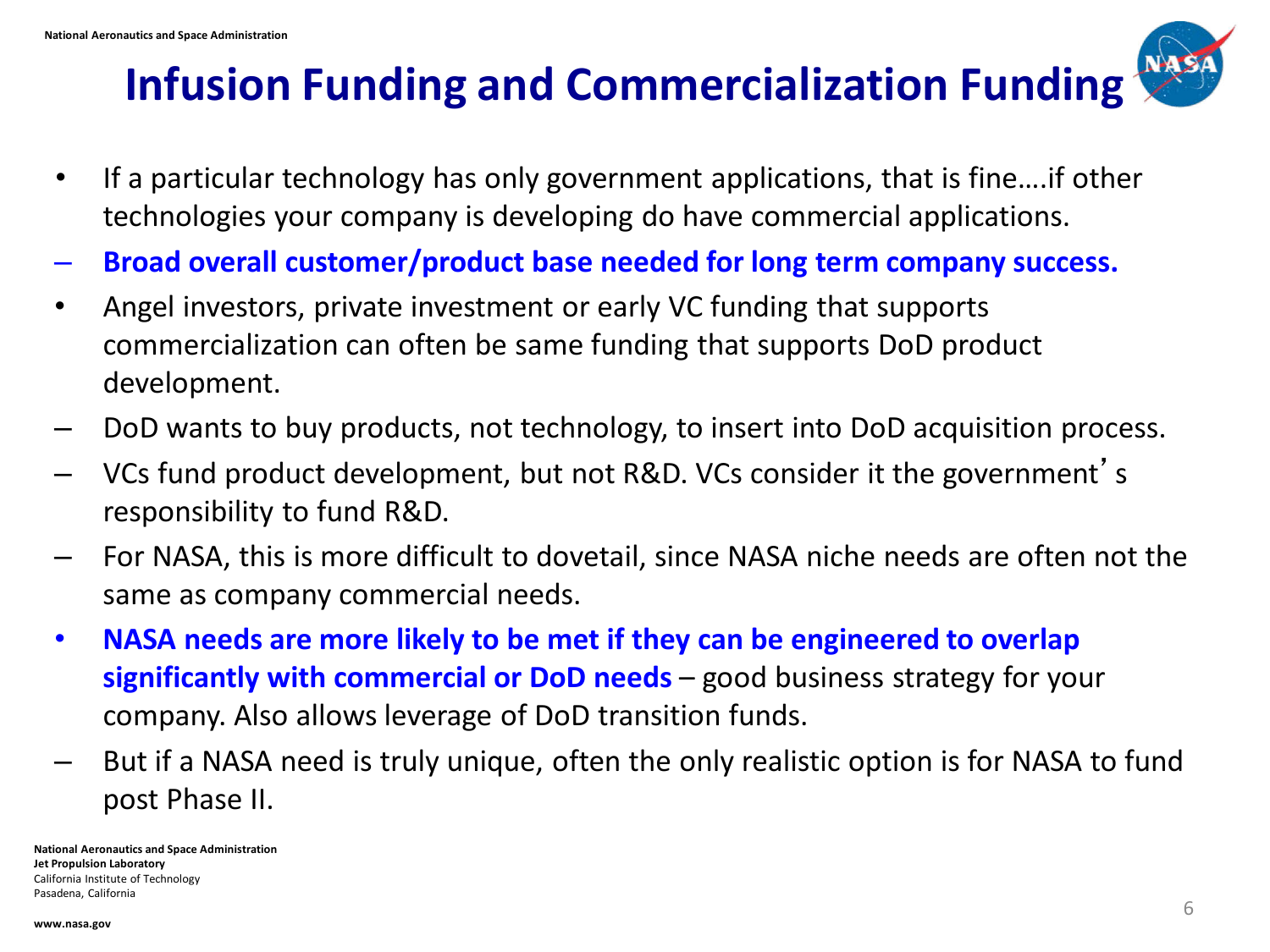

### **Summary: Some Phase II Strategies that Increase the Odds of Follow-on Work**

- **Good Technical Monitors and Subtopic Managers** are among the most valuable resources. They provide technical/programmatic credibility and also connections with program and project personnel.
- **Good Technology Infusion Managers (TIMs)** provide overall programmatic infusion framework, help plan and implement infusion strategies, help identify applications and funding sources, report successes, keep prospective users informed of relevant available and developing technologies, and keep SBIR advocates motivated.
- SBIR technologies that are **well integrated** with larger technology development programs.
- **Line and program management that are well informed** about your company's SBIR successes and how their work directly benefits the agency.
- Companies that are **proactive** in pursuing agency applications, post Phase II funding, and connections with primes, as well as commercial applications.

**National Aeronautics and Space Administration Jet Propulsion Laboratory** California Institute of Technology Pasadena, California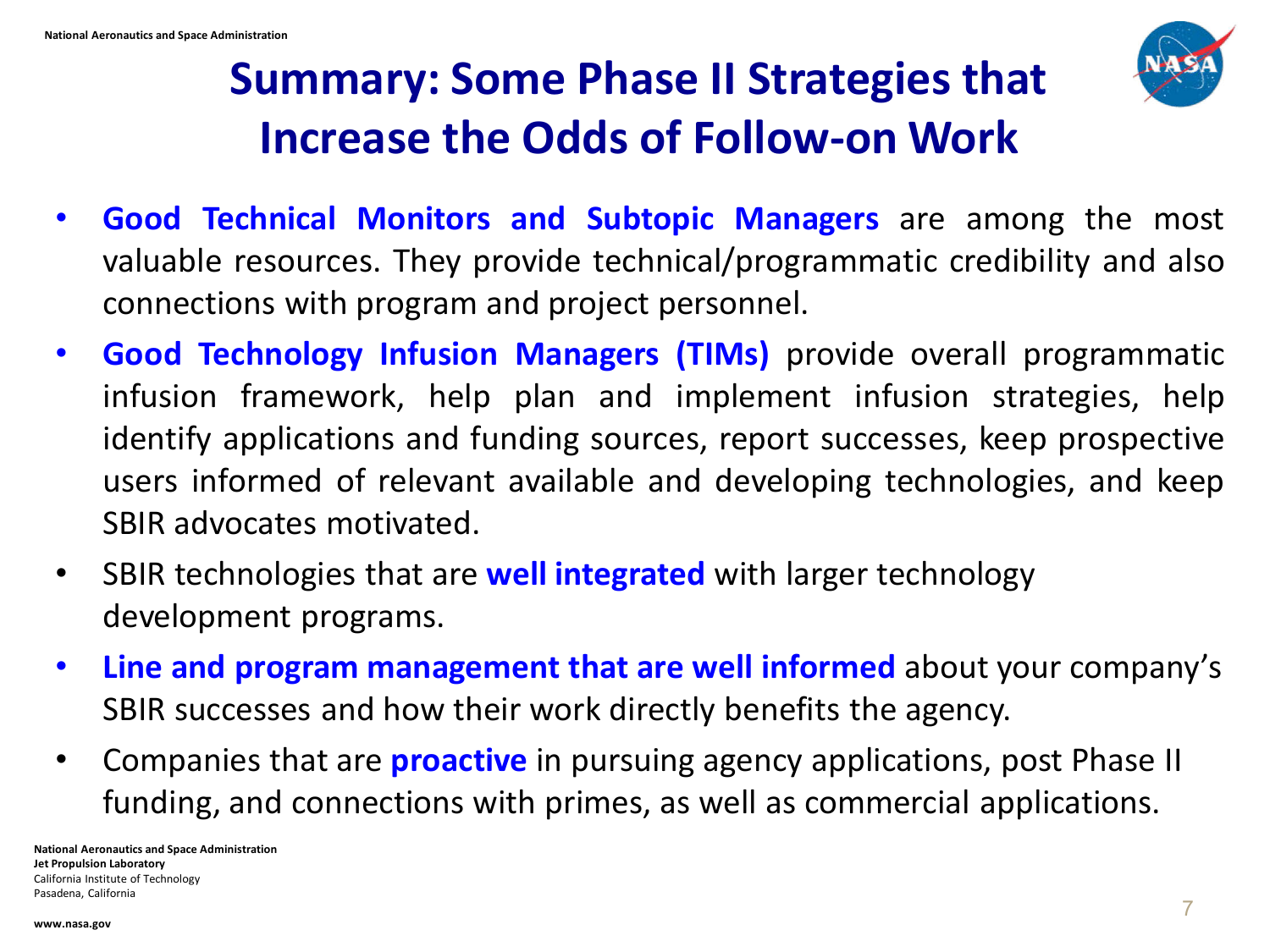

# **Some Examples of Successful Extension of NASA Applications to Commercial Applications**

**National Aeronautics and Space Administration Jet Propulsion Laboratory** California Institute of Technology Pasadena, California

**www.nasa.gov**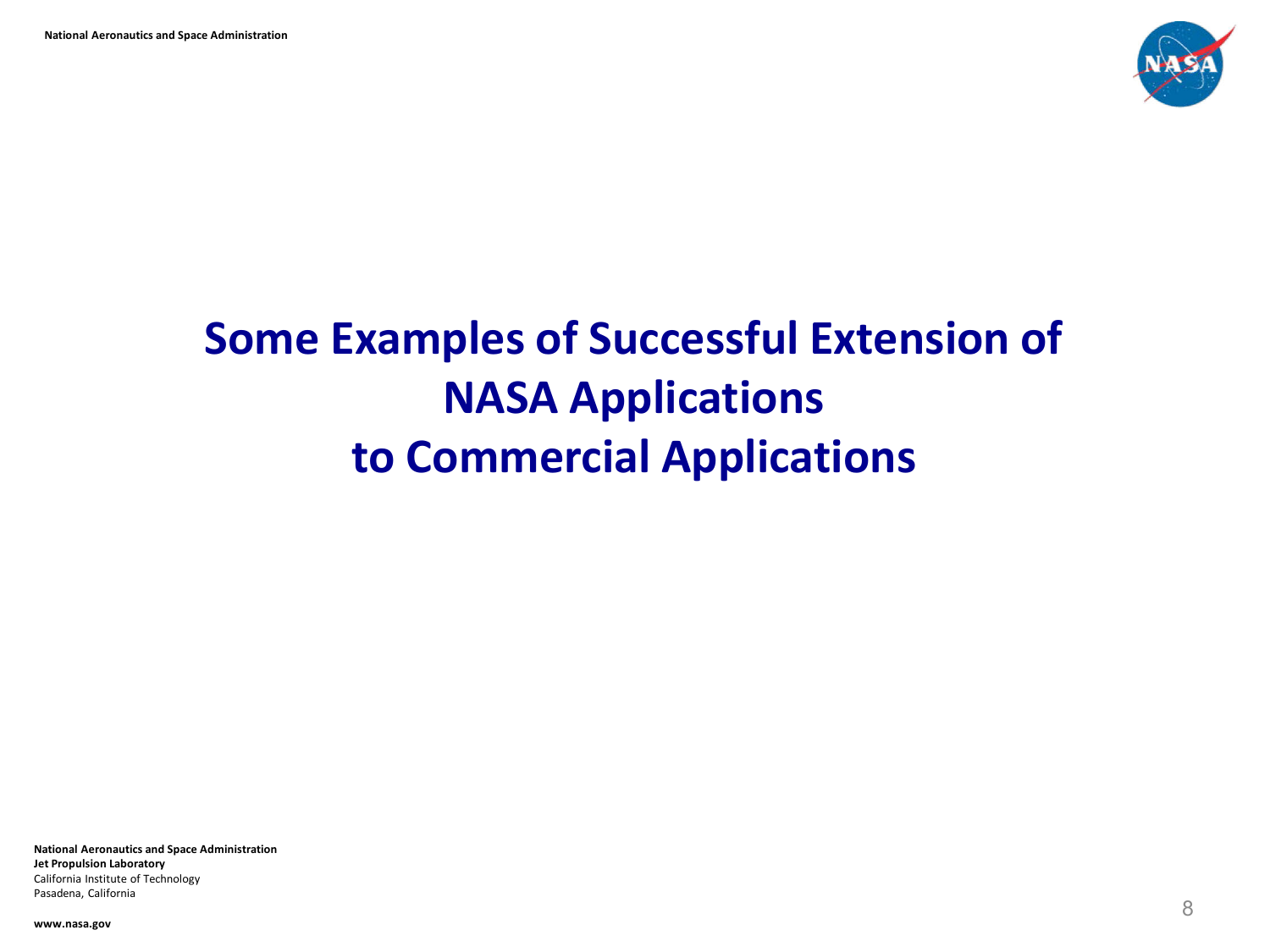

**Jet Propulsion Laboratory** 1985 Phase II

**Single-Frequency Solid-State Laser** 

**Lightwave Electronics** 

Mountain View, CA

### **INNOVATION**

Laser diode pumped, solid state lasers with precise, high output power, and increased durability at wavelengths suitable for optical communications

### **ACCOMPLISHMENTS**

- o Achieved the sharpest signal available (narrowest line width) on the market
- o Innovative laser oscillator with short pulse width (sub nanosecond)
- o Significantly more compact and efficient than previously available technology

### **COMMERCIALIZATION**

- o Sales of these lasers based on this technology exceed 1,500 units, providing over \$15 million in revenue
- o Worldwide markets, 40% of sales overseas
- o Company has been purchased by JDS Uniphase

For more information about this firm, please send e-mail to company representative

**Return to NASA SBIR Success Listings** 



**Single Frequency Laser** 

### **GOVERNMENT/SCIENCE APPLICATIONS**

- o Supported research and development work of optical communication technology
- o The technology evolved into lasers produced for the Tropospheric Emission Spectrometer (TES) flying on the EOS Aura mission



#### Communications

**Curator: SBIR/STTR Support** 

6/24/06

**National Aeronautics and Space Administration Jet Propulsion Laboratory** California Institute of Technology Pasadena, California

www.nasa.gov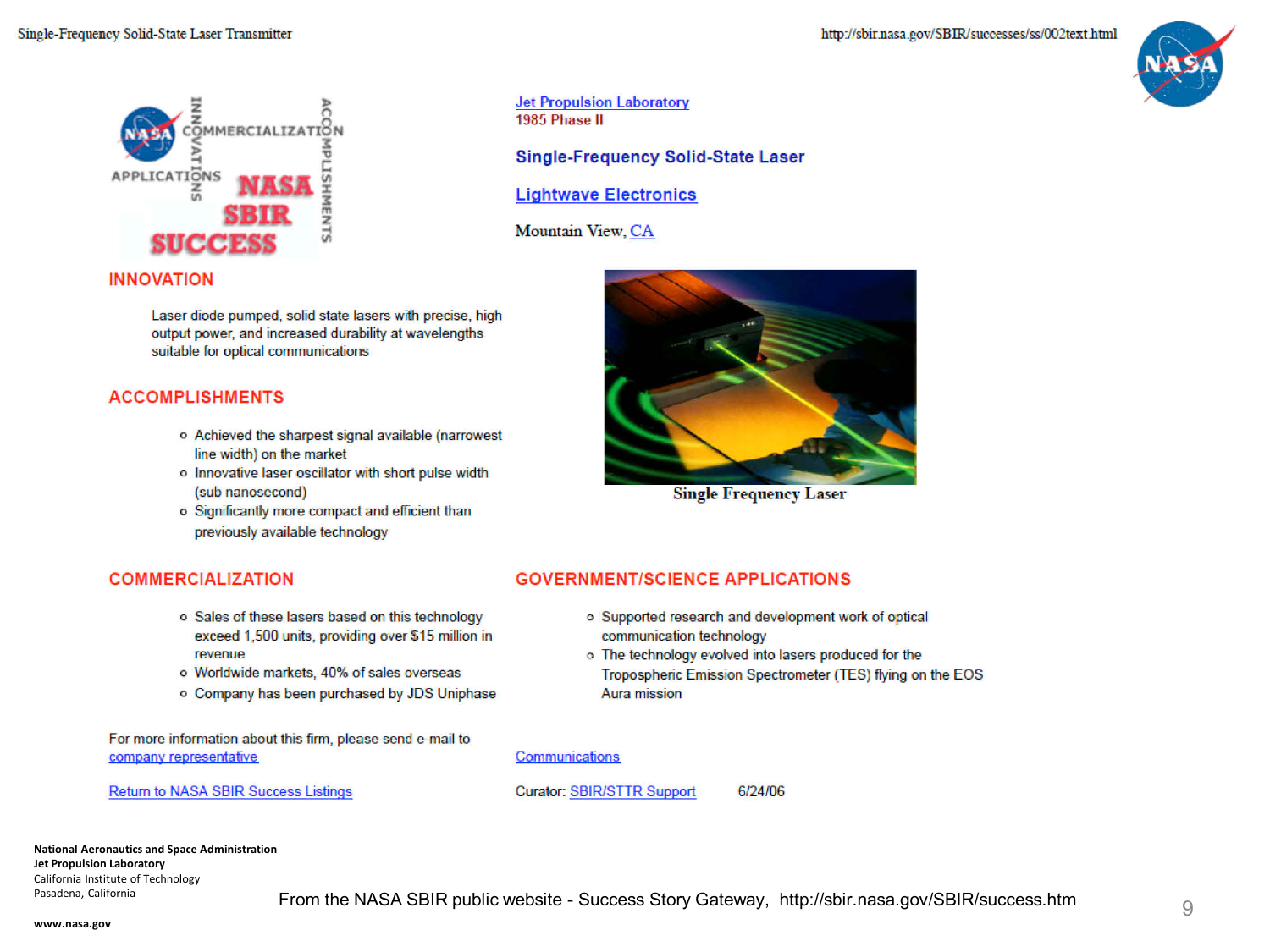



**Jet Propulsion Laboratory** 1994 Phase II

**Compact High Speed, High Power Laser** 

SDL, Inc.

Sunnyvale, CA

#### **INNOVATION**

High power laser suitable for optical communication systems operating at rates up to 2.5 gigabits per second

#### **ACCOMPLISHMENTS**

- Demonstrated a protype high power optical link for satellite communications
- Compact laser operates at 1072 nm with output power of 6 watts



**Optical Systems Will Improve Space Communications** 

### **COMMERCIALIZATION**

- Commercial sales of products based on technology are significant
- . High power laser for precision cutting and welding, high resolution soldering, thin film etching and drilling
- . High speed laser marking system for semiconductors and other materials
- Lasers for research and development work
- Company purchased by JDS Uniphase Corporation

#### **GOVERNMENT/SCIENCE APPLICATIONS**

• Contributed toward the development of deep space optical communications

**National Aeronautics and Space Administration** 

**Jet Propulsion Laboratory** California Institute of Technology Pasadena, California

From the NASA SBIR public website - Success Story Gateway, http://sbir.nasa.gov/SBIR/success.htm